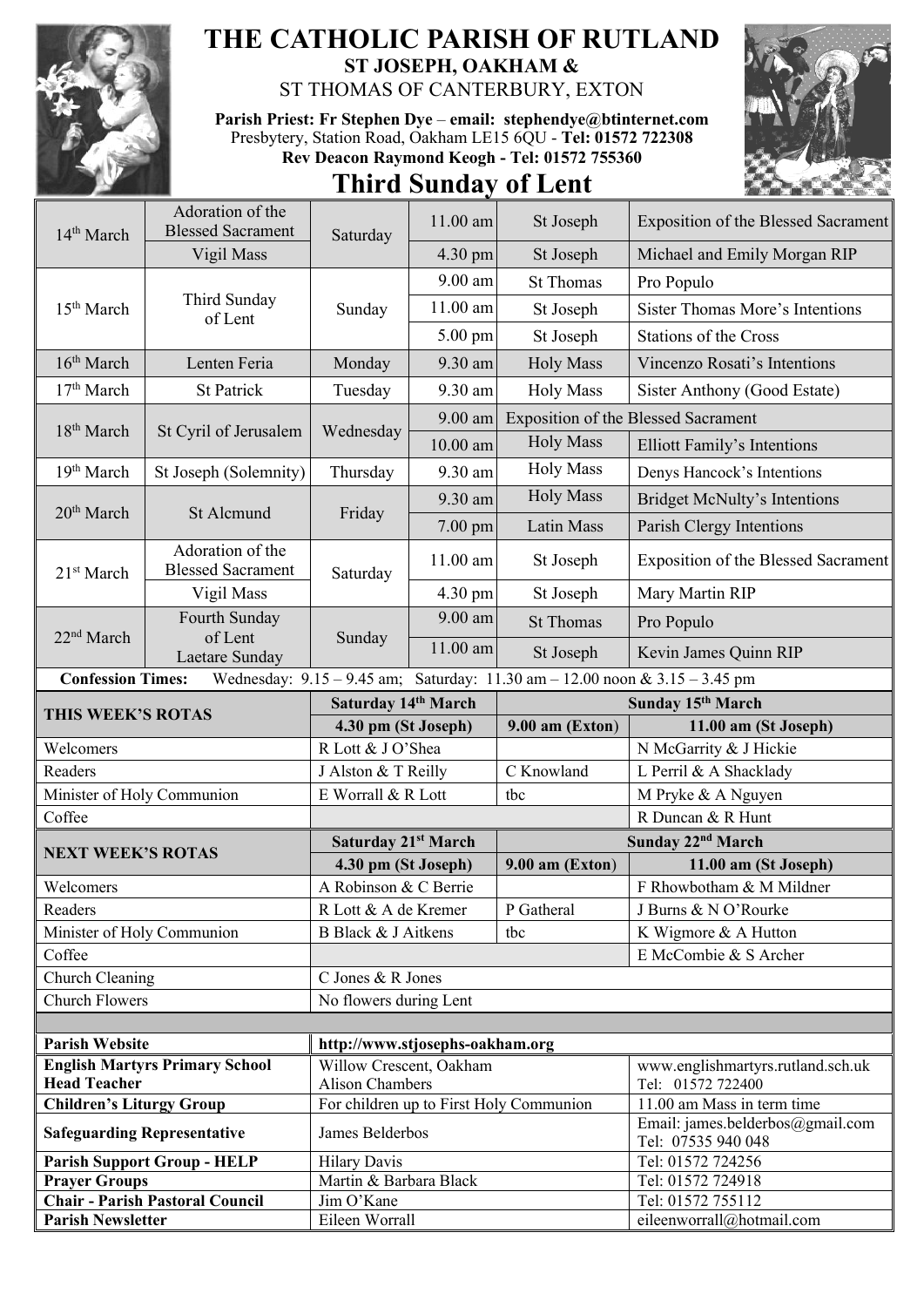**Please pray for the following who are ill:** *Colleen Lully, Mary Hurst, Sarah Ennis, Marie-Jeanne LloydHughes, Enid Please pray for the following who are ill: Philip Quinn, Teresa Thompson, Claire Smith, Sharon Larkworthy, Halina Woolford, Elizabeth Fay, Myra Smith, Janet and Barry Chalmers-Stevens, Fr David Bowler, Annie Welsh, Daniel Dopson, Floss Jepson, Joy Widdows, Krystyna Chritchlow, Sally Blythin, Dennis Trevor, Richard Goodger, Daphne Berarey, Jim Whalley, Margaret Reid, Jeffrey Whawell, Anne Stevenson and Fr John Trenchard and Florence Valentine*

*If you cannot see your loved one's name in this sick list online you need to sign a consent form – please email Maria at rcchurchoakham@live.co.uk*

Anniversaries <sup>†</sup> Thomas Ruane, George Stephens, James O'Connor, Geoffrey Brown, Desmond McGuinness, Daniel Collin, Frances Wileman, *John Nolan, Thomas Tutty, Cecil Tyler, Harvey Hodgson, Leonard Carr and Veronica Dunster*

| <b>Last Week's Collection</b><br>Envelopes<br>£161.25<br>Loose Plate<br>£275.85<br><b>Standing Orders</b><br>£590.00<br>£1,027.10<br>Total<br>Please note there will be no coffee/tea<br>after Mass on Wednesday and Sunday<br>until further notice.<br><b>Uppingham School Masses</b> Mass will                                                                                                                                                                                                                                                                                                                                                                                                                                                                                                                                                             | The message of Lent was made clear in the liturgy for Ash Wednesday. As we were<br><b>LENT</b><br>given ashes on our foreheads, we heard the priest say, "Repent, and believe in the Gospel".<br>These are powerful words. They are in direct opposition to most of what we will see and hear<br>around us every day. We do not live in a society where many people are Catholics. It is not<br>like living in Medieval England when the Church was the focal point of every town and village<br>and where the seasons of the Christian year were part of life for everyone. In order to create a<br>sense of the importance of Lent, we will have to develop it within our own hearts and in our<br>homes and families.                                                                                                                                                                                                                                            |  |  |  |  |  |
|--------------------------------------------------------------------------------------------------------------------------------------------------------------------------------------------------------------------------------------------------------------------------------------------------------------------------------------------------------------------------------------------------------------------------------------------------------------------------------------------------------------------------------------------------------------------------------------------------------------------------------------------------------------------------------------------------------------------------------------------------------------------------------------------------------------------------------------------------------------|---------------------------------------------------------------------------------------------------------------------------------------------------------------------------------------------------------------------------------------------------------------------------------------------------------------------------------------------------------------------------------------------------------------------------------------------------------------------------------------------------------------------------------------------------------------------------------------------------------------------------------------------------------------------------------------------------------------------------------------------------------------------------------------------------------------------------------------------------------------------------------------------------------------------------------------------------------------------|--|--|--|--|--|
| be celebrated in Uppingham School<br>Chapel at 12.15 pm on:<br>tbc<br>Please note that the Church will open<br>during the day on Saturday and Sunday in<br>Lent.<br>There will be <b>Stations of the Cross</b> on<br>Friday after the 9.30 am Mass during Lent.<br>This will alternate between St Joseph's<br>and All Saints Church.                                                                                                                                                                                                                                                                                                                                                                                                                                                                                                                         | In Lent we should take extra time to pray. We should bring back into our lives things that we<br>may have allowed to fade out: praying every morning when we rise, every night before going to<br>bed, saying the Rosary during the day, saying Grace at meals. We could make this Lent a time<br>when we really reflect on the importance of what we are doing when we receive Holy<br>Communion. Do we make a proper thanksgiving afterwards? Or do we hurry away from<br>Church, leaving before the Mass ends so as to be first in the exit from the car park? Do we start<br>to chatter with friends while still in the Church as Mass ends and while others might still be<br>praying? Our Lenten traditions help us to share with Jesus his experience of the desert.<br>During Lent we could recall the Church's instruction that we make every Friday a day of<br>penance. We are meant to perform some penitential act – for example, refrain from meat or |  |  |  |  |  |
| There will also be Stations of the Cross at<br>St Joseph's on Sundays at 5.00 pm during<br>Lent.                                                                                                                                                                                                                                                                                                                                                                                                                                                                                                                                                                                                                                                                                                                                                             | from some favourite snack or treat. Do we? In Lent, we should be performing some serious<br>and genuine act of penance – giving up sweets or coffee or alcohol or TV. If we find ourselves<br>saying "Oh, I don't have any sins for which I need to do penance" are we sure we are telling the<br>truth about ourselves?                                                                                                                                                                                                                                                                                                                                                                                                                                                                                                                                                                                                                                            |  |  |  |  |  |
| On Monday this week, Bishop Patrick issued a decree requiring us to move to the next level of precautions<br><b>Mass and Coronavirus</b><br>against the spread of the virus. Maintaining rigorous hygiene by everyone remains a central precaution. In addition, the Bishop has<br>introduced the following measures: the chalice will not be administered at Holy Communion, the sign of peace will not be given<br>during Mass, shared items such as hymn books, prayer cards, rosaries are not to be used. The Bishop also strongly encourages<br>everyone to receive Holy Communion only in the hand - for those who might find this difficult, he asks that it be done as an act of<br>charity towards your fellow parishioners. A decree from the Bishop requires our obedience. The full text of his decree will be<br>inserted into this Newsletter. |                                                                                                                                                                                                                                                                                                                                                                                                                                                                                                                                                                                                                                                                                                                                                                                                                                                                                                                                                                     |  |  |  |  |  |
| celebrate Mass with us.                                                                                                                                                                                                                                                                                                                                                                                                                                                                                                                                                                                                                                                                                                                                                                                                                                      | Thursday 19th March is our Patronal Festival. We welcome the Staff and Students of English Martyrs Catholic Voluntary Academy to                                                                                                                                                                                                                                                                                                                                                                                                                                                                                                                                                                                                                                                                                                                                                                                                                                    |  |  |  |  |  |
| <b>Churches Together in Oakham</b><br>required. Marjorie Port on behalf of the committee.                                                                                                                                                                                                                                                                                                                                                                                                                                                                                                                                                                                                                                                                                                                                                                    | A decision was taken yesterday at the Churches Together in Oakham committee meeting to cancel all<br>the remaining Lent lunches at All Saints Church Hall. Thank you to all those people who offered to make soup which will no longer be                                                                                                                                                                                                                                                                                                                                                                                                                                                                                                                                                                                                                                                                                                                           |  |  |  |  |  |
| Angelus. Please find a copy enclosed with this newsletter.                                                                                                                                                                                                                                                                                                                                                                                                                                                                                                                                                                                                                                                                                                                                                                                                   | The Rededication of England as the Dowry of Mary - Sunday 29 <sup>th</sup> March This year, on Sunday 29 <sup>th</sup> March, we will be joining with<br>communities all around the country in prayer for The Rededication of England as Mary's Dowry. More details to follow. If you want to<br>know more about The Rededication, visit: www.behold2020.com. In preparation for the rededication, we have been asked to say The                                                                                                                                                                                                                                                                                                                                                                                                                                                                                                                                    |  |  |  |  |  |
| Mary's Meals A huge thank you for the towels, pencils, toothpaste, t-shirts and 2 backpacks donated this week for Mary's Meals. A little<br>child will be delighted to receive them and be able to go to school and enjoy a meal. Thank you.                                                                                                                                                                                                                                                                                                                                                                                                                                                                                                                                                                                                                 |                                                                                                                                                                                                                                                                                                                                                                                                                                                                                                                                                                                                                                                                                                                                                                                                                                                                                                                                                                     |  |  |  |  |  |
| Faith in Families - Reminder It is once again time for the half yearly collection of boxes. Please leave in the sacristy or give to Mair<br>O'Kane. Please do not leave full boxes in the Church porch. Only returned empty boxes will be put in the porch for your re-collection. If<br>anyone wants gift aid forms or a new box, please contact Mair O'Kane. Thank you so much for your continued support and generosity.                                                                                                                                                                                                                                                                                                                                                                                                                                  |                                                                                                                                                                                                                                                                                                                                                                                                                                                                                                                                                                                                                                                                                                                                                                                                                                                                                                                                                                     |  |  |  |  |  |
| <b>Mother's Prayers</b> The next Mother's Prayers meeting will be on Tuesday 31 <sup>st</sup> March -<br><b>Planned Giving Envelopes</b> for the next<br>2.00-3.00 pm at 5 Old Brewery Court, Somerby. All welcome. Further details available<br>financial year are now available in the<br>from Lorraine Perril on 01664 452117.<br>Church porch.                                                                                                                                                                                                                                                                                                                                                                                                                                                                                                           |                                                                                                                                                                                                                                                                                                                                                                                                                                                                                                                                                                                                                                                                                                                                                                                                                                                                                                                                                                     |  |  |  |  |  |
|                                                                                                                                                                                                                                                                                                                                                                                                                                                                                                                                                                                                                                                                                                                                                                                                                                                              | A men's wedding ring has been found in Church. Please contact Maria at rechurchoakham@live.co.uk.                                                                                                                                                                                                                                                                                                                                                                                                                                                                                                                                                                                                                                                                                                                                                                                                                                                                   |  |  |  |  |  |
| St Joseph's Parish Sewing Group will be meeting in the Meeting Room on Saturdays (except the last Saturday of the month) from 1.30 to<br>3.30 pm. Bring your own project, sewing/knitting/crochet embroidery etc. and come and share tea/coffee, company and conversation. The<br>last meeting of this month will be on $21^{st}$ March. Any questions, telephone Jenny Urquhart on 01572 770580.                                                                                                                                                                                                                                                                                                                                                                                                                                                            |                                                                                                                                                                                                                                                                                                                                                                                                                                                                                                                                                                                                                                                                                                                                                                                                                                                                                                                                                                     |  |  |  |  |  |
| <b>Our Sick List</b> If you would like someone to be added to the Sick Parishioners list, please fill in a consent form available in the Church<br>porch or email Maria at: rcchurchoakham@live.co.uk                                                                                                                                                                                                                                                                                                                                                                                                                                                                                                                                                                                                                                                        |                                                                                                                                                                                                                                                                                                                                                                                                                                                                                                                                                                                                                                                                                                                                                                                                                                                                                                                                                                     |  |  |  |  |  |
|                                                                                                                                                                                                                                                                                                                                                                                                                                                                                                                                                                                                                                                                                                                                                                                                                                                              | Mass Intentions If you wish to have a Mass said for anyone living or deceased, please use the envelopes provided in the Church porch.                                                                                                                                                                                                                                                                                                                                                                                                                                                                                                                                                                                                                                                                                                                                                                                                                               |  |  |  |  |  |
| <b>Please note:</b>                                                                                                                                                                                                                                                                                                                                                                                                                                                                                                                                                                                                                                                                                                                                                                                                                                          | Any cheques made out to the Parish should read St. Joseph's Oakham RCP. Thank you.                                                                                                                                                                                                                                                                                                                                                                                                                                                                                                                                                                                                                                                                                                                                                                                                                                                                                  |  |  |  |  |  |

## *A very warm welcome to all our visitors this weekend*